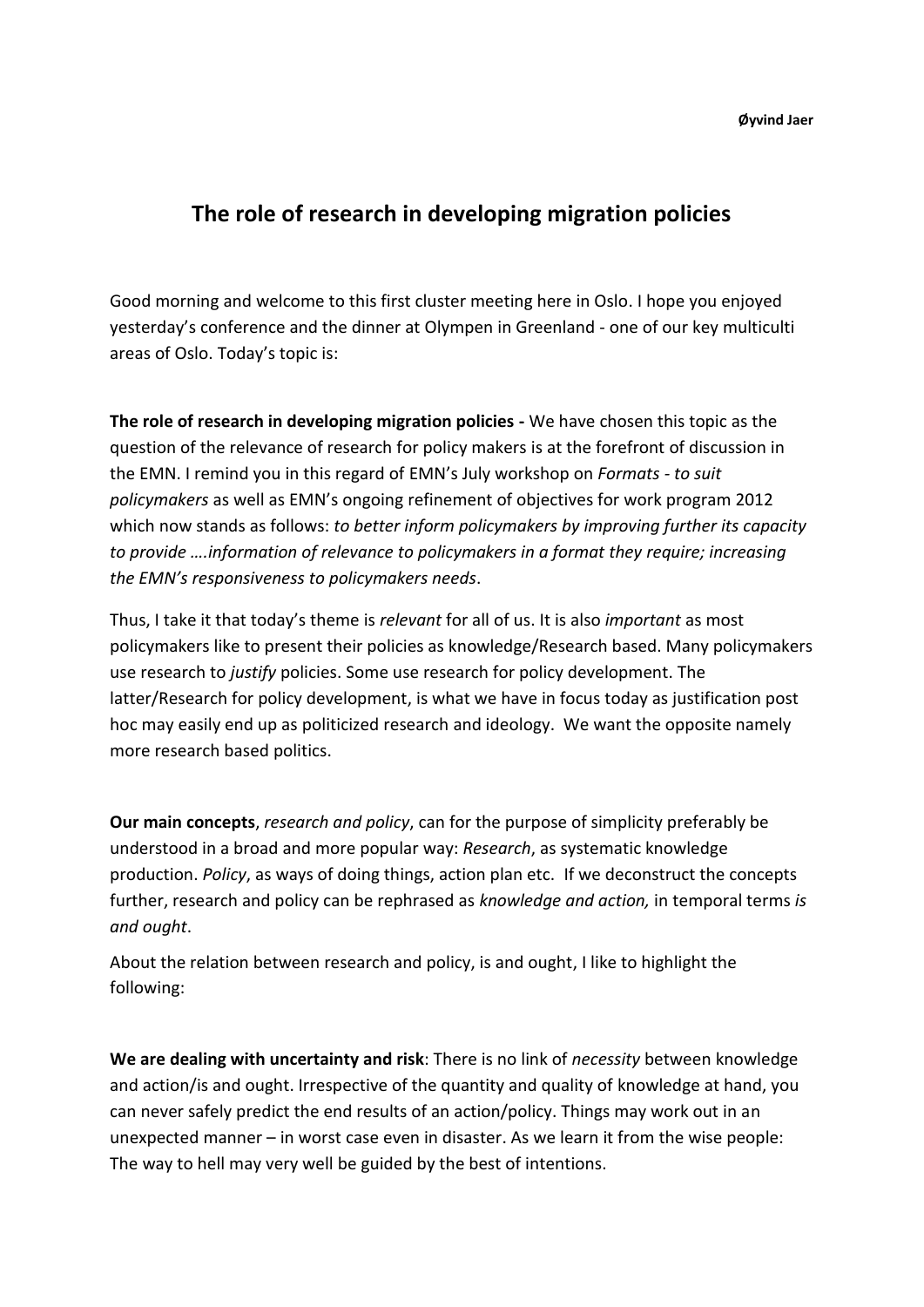Knowledge about social reality – in short *social facts* - does not refer to a reality governed by determinism/necessity. Choice between a, b, c, d etc. - in short freedom of action - is always more or less a part of human existence, depending on resources, power, status etc. This applies also on aggregated political levels. Thus, using knowledge to inform policy development and implementation involves uncertainty and risk as human action in general. So, what can we do with a social science based on such unsecure grounds if we want to deliver applied research to policy makers?

**Accept it, be more daring and go for a balanced risk approach:** Recognizing uncertainty and risk as elements of any knowledge about social reality inspires a more well founded, yet bolder and more clear cut approach to knowledge production. Risk and uncertainty drives knowledge producers to search wider and deeper to strengthen their propositions on more firm ground. Hopefully, it also drives them to induce more clearly the implications of their research findings to usable knowledge for policymakers.

**What is usable knowledge for policymakers:** This indeed is the underlying question of our cluster meeting here today. I will propose some general, hopefully more provocative statements up front:

- 1. Usable knowledge for policy makers is knowledge which involves action alternatives or knowledge from which action alternatives can be derived. This, I will maintain, also applies for descriptive exercises. These are more useful if they are based on generative models indicating the tendencies and directions of change and not only describe social reality as a static entity.
- 2. Formats of research reports produced for policy makers should be short and concise focusing on findings and action alternatives implied. Such reports should also contain clear cut conclusions about which findings have most relevance for the stake at hand with which degree of uncertainty and risk for possible policy development proposals. Recommendations will then evolve more as a matter of course.

Some may object to these ideas as representing some form of *social engineering*. I would say "not so". Determinism is denied in principle and freedom of action, uncertainties and risks are key elements of the research approach supported here. The political system is also seen as an autonomous sphere where decisions are reached based on inputs from a variety of sources: values, power, knowledge, interests, resources, the political game in itself etc. Politics can never be reduced to an outcome of knowledge.

Now, let us proceed to see how today's agenda will handle the issue of *usable knowledge.*

Vigdis and Jan-Paul from Institute of social research have been requested to induce policy relevant lessons from yesterday's conference. This exercise will do two things: First,